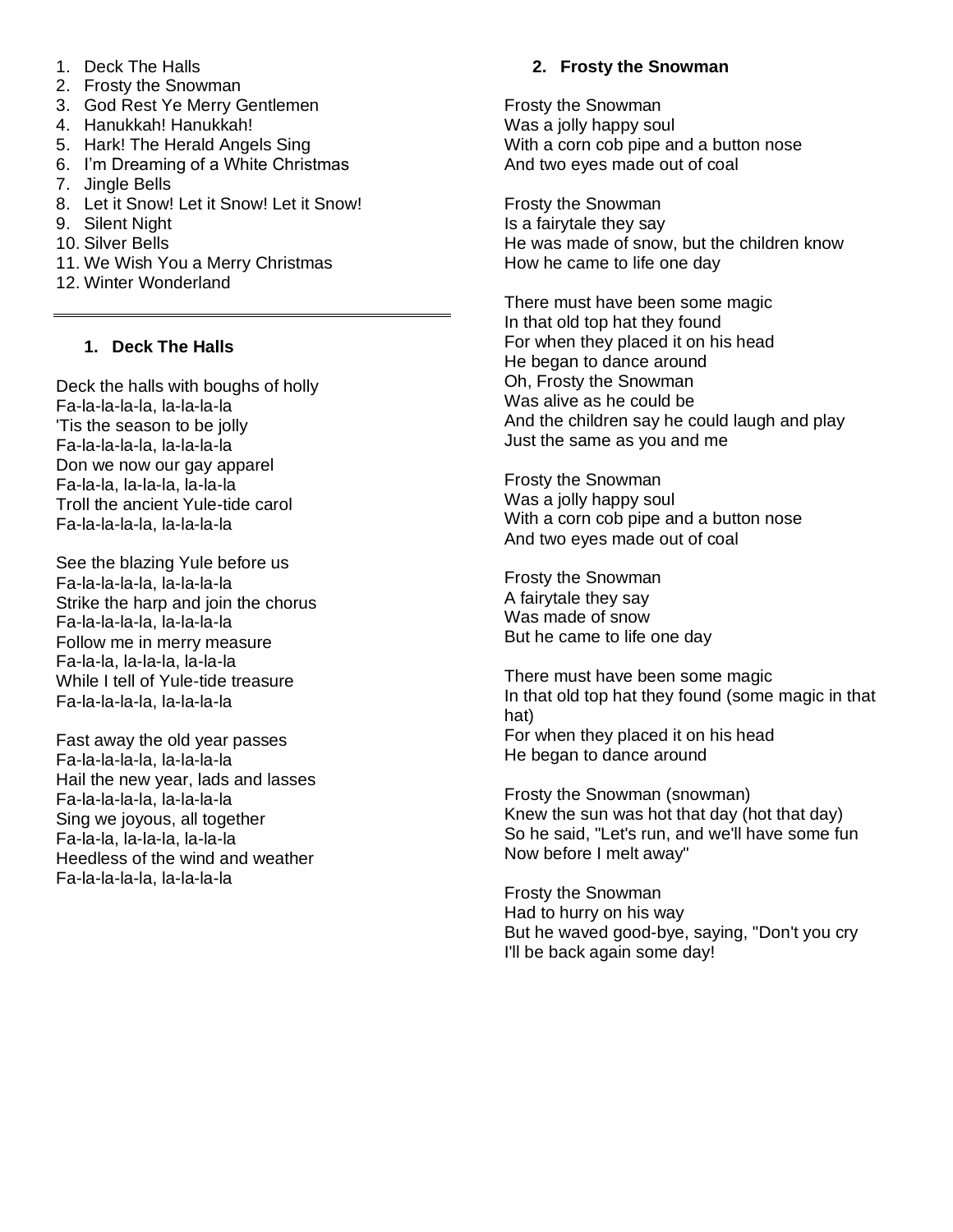#### **3. God Rest Ye Merry Gentlemen**

God rest ye merry gentlemen Let nothing you dismay Remember Christ our Savior Was born on Christmas Day To save us all from Satan's pow'r When we were gone astray Oh tidings of comfort and joy Comfort and joy Oh tidings of comfort and joy

God rest ye merry gentlemen Let nothing you dismay Remember Christ our Savior Was born on Christmas Day To save us all from Satan's pow'r When we were gone astray Oh tidings of comfort and joy Comfort and joy Oh tidings of comfort and joy

In Bethlehem, in Israel This blessed Babe was born And laid within a manger Upon this blessed morn The which His Mother Mary Did nothing take in scorn Oh tidings of comfort and joy Comfort and joy Oh tidings of comfort and joy

Fear not then, said the Angel Let nothing you affright This day is born a Savior Of a pure Virgin bright To free all those who trust in Him From Satan's pow'r and might Oh tidings of comfort and joy Comfort and joy Oh tidings of comfort and joy

God rest ye merry gentlemen Let nothing you dismay Remember Christ our Savior Was born on Christmas Day To save us all from Satan's pow'r When we were gone astray Oh tidings of comfort and joy Comfort and joy Oh tidings of comfort and joy

#### **4. Hanukkah! Hanukkah!**

Oh Hanukkah, Oh, Hanukkah Come light the menorah Come to our party We'll all dance the hora Gather 'round the table We'll give you a treat, Dreidels to play with and latkes to eat

And while we are playing The candles are burning low One for each night, they shed a sweet light To remind us of days long ago One for each night, they shed a sweet light To remind us of days long ago

Oh Hanukkah, Oh, Hanukkah Come light the menorah Come to our party We'll all dance the hora Gather 'round the table We'll give you a treat, Dreidels to play with and latkes to eat

And while we are playing The candles are burning low One for each night, they shed a sweet light To remind us of days long ago One for each night, they shed a sweet light To remind us of days long ago

Oh Hanukkah, Oh, Hanukkah Come light the menorah Come to our party We'll all dance the hora Gather 'round the table We'll give you a treat, Dreidels to play with and latkes to eat

And while we are playing The candles are burning low One for each night, they shed a sweet light To remind us of days long ago One for each night, they shed a sweet light To remind us of days long ago

One for each night, they shed a sweet light To remind us of days long ago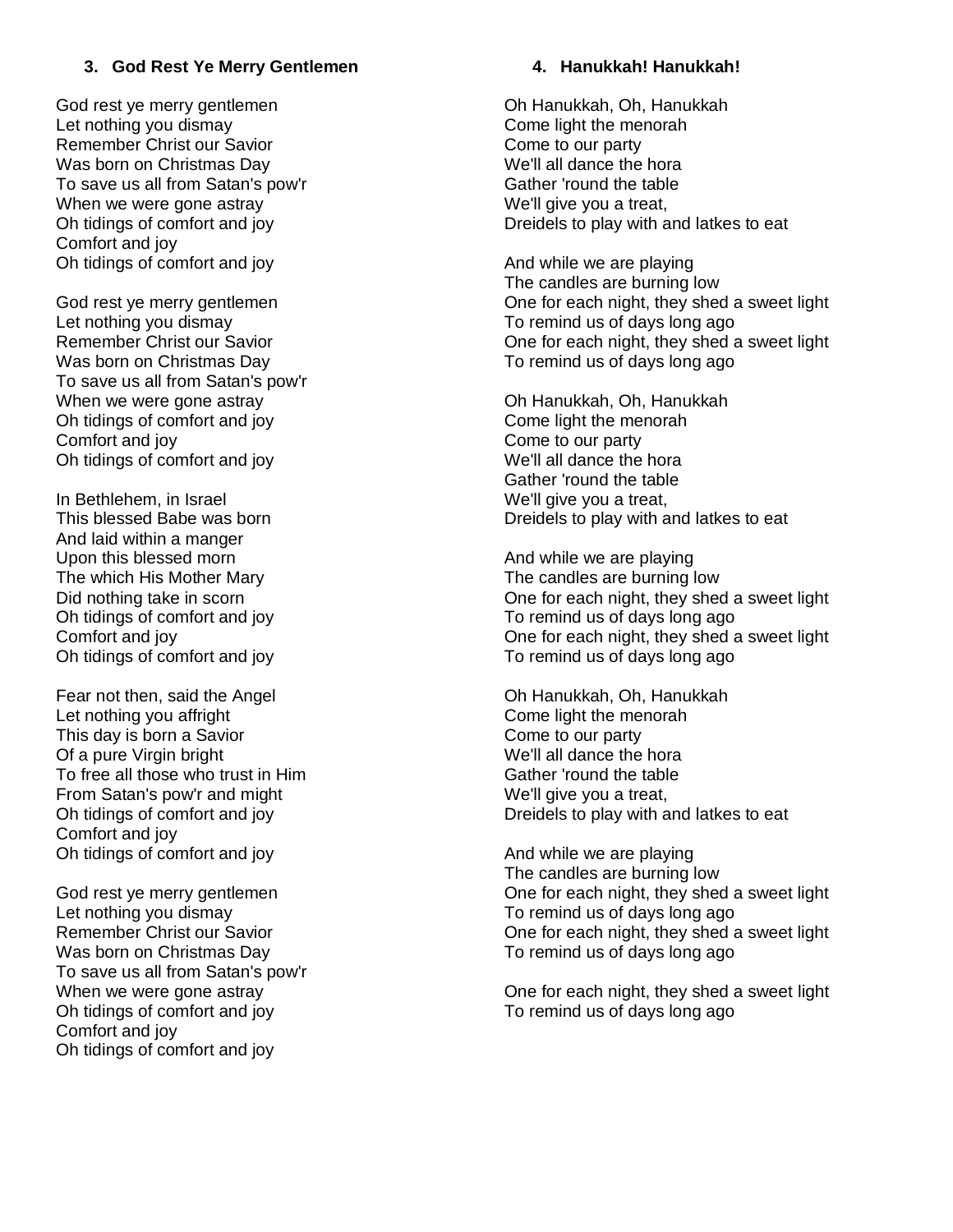## **5. Hark! The Herald Angels Sing**

Hark! the herald angels sing: "Glory to the newborn King! Peace on earth and mercy mild God and sinners reconciled" Joyful, all ye nations rise Join the triumph of the skies With angelic hosts proclaim: "Christ is born in Bethlehem" Hark! the herald angels sing: "Glory to the newborn King!"

Christ by highest Heav'n adored Christ the everlasting Lord! Late in time behold Him come Offspring of a Virgin's womb Veiled in flesh the Godhead see; Hail the incarnate Deity Pleased as man with man to dwell Jesus, our Emmanuel Hark! the herald angels sing: "Glory to the newborn King!"

Hail the Heav'n-born Prince of Peace! Hail the Son of Righteousness! Light and life to all He brings Ris'n with healing in His wings Mild He lays His glory by Born that man no more may die Born to raise the sons of earth Born to give them second birth Hark! the herald angels sing: "Glory to the newborn King!"

#### **6. I'm Dreaming of a White Christmas**

I'm dreaming of a white Christmas Just like the ones I used to know Where the treetops glisten and children listen To hear sleigh bells in the snow

I'm dreaming of a white Christmas With every Christmas card I write May your days be merry and bright And may all your Christmases be white

I'm dreaming of a white Christmas Just like the ones I used to know Where the treetops glisten and children listen To hear sleigh bells in the snow

I'm dreaming of a white Christmas With every Christmas card I write May your days be merry and bright And may all your Christmases be white

#### 7. **Jingle Bells**

Dashing through the snow In a one-horse open sleigh O'er the fields we go Laughing all the way Bells on bobtails ring Making spirits bright What fun it is to ride and sing A sleighing song tonight

Jingle bells, jingle bells Jingle all the way Oh, what fun it is to ride In a one-horse open sleigh, hey Jingle bells, jingle bells Jingle all the way Oh, what fun it is to ride In a one-horse open sleigh

A day or two ago I thought I'd take a ride And soon, Miss Fanny Bright Was seated by my side The horse was lean and lank Misfortune seemed his lot He got into a drifted bank And then we got upsot

Jingle bells, jingle bells Jingle all the way Oh, what fun it is to ride In a one-horse open sleigh, hey Jingle bells, jingle bells Jingle all the way Oh, what fun it is to ride In a one-horse open sleigh

A day or two ago The story I must tell I went out on the snow And on my back I fell A gent was riding by In a one-house open sleigh He laughed as there I sprawling lie But quickly drove away

Jingle bells, jingle bells Jingle all the way Oh, what fun it is to ride In a one-horse open sleigh, hey Jingle bells, jingle bells Jingle all the way Oh, what fun it is to ride In a one-horse open sleigh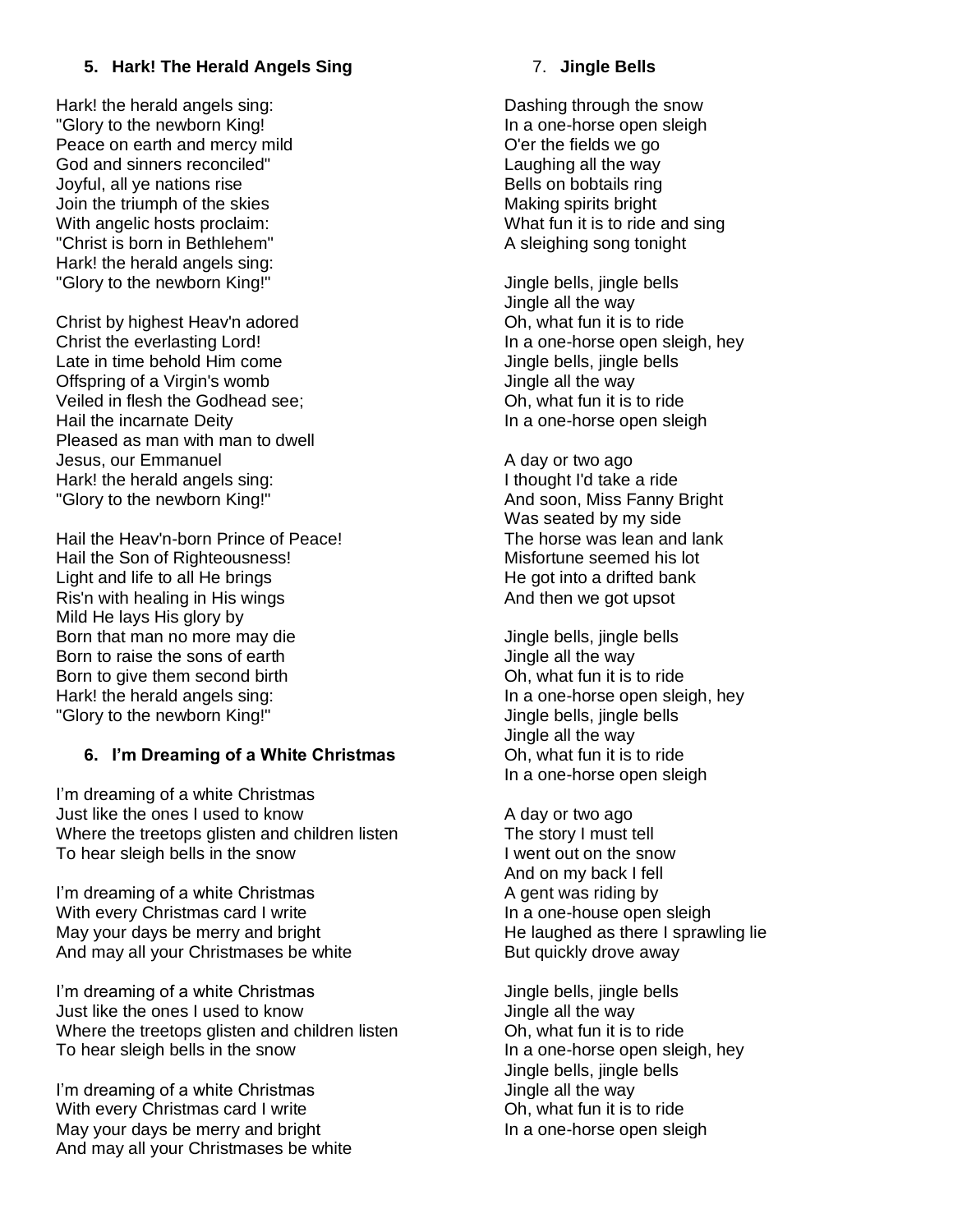Now the ground is white Go it while you're young Take the girls tonight And sing this sleighing song Just get a bobtailed bay Two forty as his speed Hitch him to an open sleigh And crack, you'll take the lead

Jingle bells, jingle bells Jingle all the way Oh, what fun it is to ride In a one-horse open sleigh, hey Jingle bells, jingle bells Jingle all the way Oh, what fun it is to ride In a one-horse open sleigh

## **8. Let it Snow! Let it Snow! Let it Snow!**

Oh, the weather outside is frightful But the fire is so delightful And since we've no place to go Let it snow, let it snow, let it snow Man it doesn't show signs of stoppin' And I brought me some corn for poppin'

The lights are turned way down low Let it snow, let it snow, let it snow When we finally kiss good-night How I'll hate going out in the storm But if you really hold me tight All the way home I'll be warm And the fire is slowly dying And, my dear, we're still good-bye-ing

But as long as you'd love me so Let it snow, let it snow, and snow When we finally kiss good-night How I'll hate going out in the storm But if you'd really grab me tight All the way home I'll be warm Oh the fire is slowly dying And, my dear, we're still goodbye-ing But as long as you'd love me so Let it snow, let it snow, let it snow

#### **9. Silent Night**

Silent night, holy night All is calm, all is bright 'Round yon virgin Mother and Child Holy infant so tender and mild Sleep in heavenly peace Sleep in heavenly peace

Silent night, holy night! Shepherds quake at the sight! Glories stream from heaven afar; Heavenly hosts sing Al-le-lu-ia! Christ the Savior is born! Christ the Savior is born!

Christ the Savior is born!

Silent night, holy night Son of God, oh, love's pure light Radiant beams from Thy holy face With the dawn of redeeming grace Jesus, Lord at Thy birth Jesus, Lord at Thy birth Jesus, Lord at Thy birth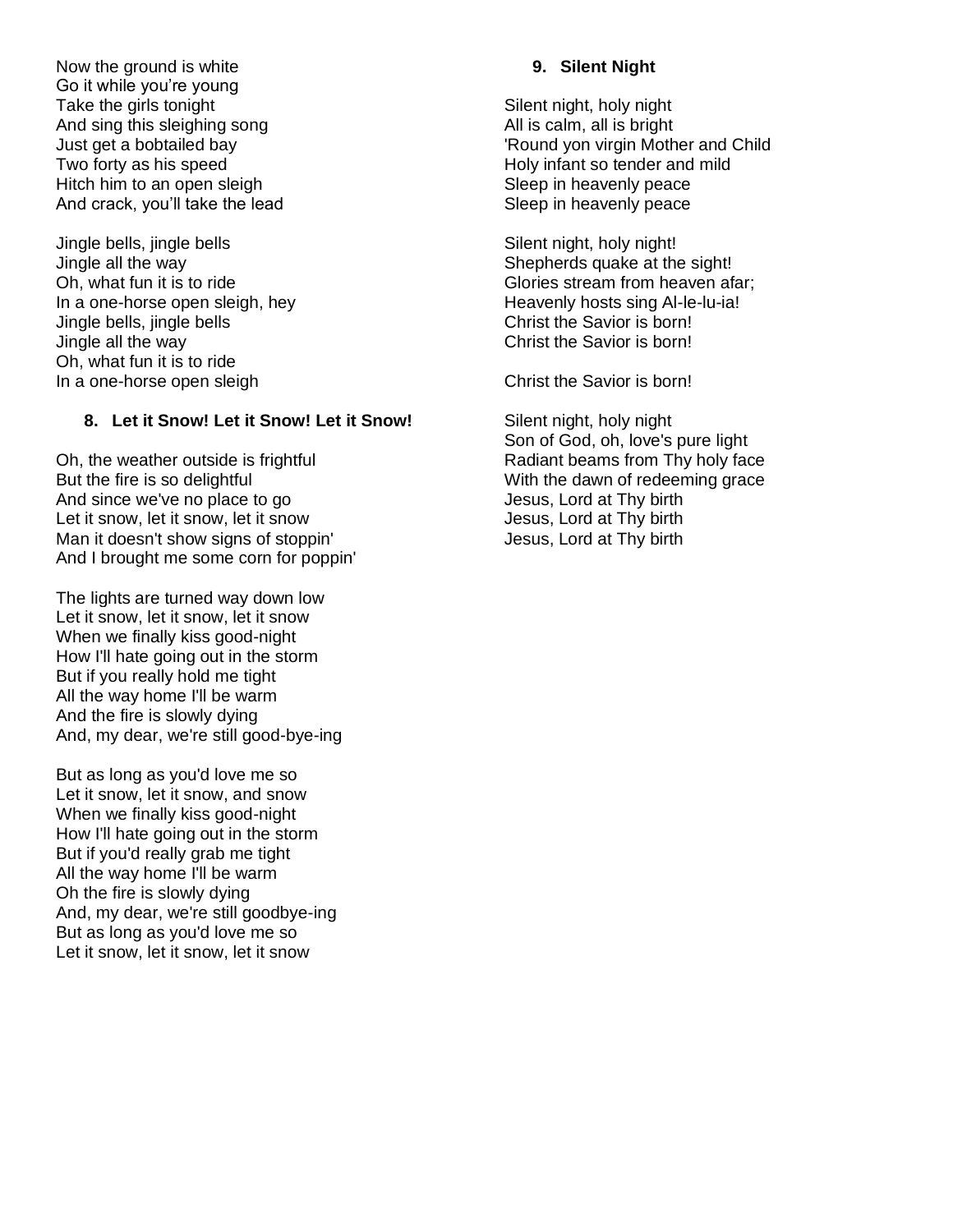# **10. Silver Bells**

Silver bells (silver bells), silver bells (silver bells) It's Christmas time in the city

Ring-a-ling (ring-a-ling), hear them ring (hear them ring)

Soon it will be Christmas day

City sidewalks, busy sidewalks dressed in holiday style

In the air, there's a feeling of Christmas Children laughing, people passing, meeting smile after smile

And on every street corner you'll hear

Silver bells (silver bells), silver bells (silver bells) It's Christmas time in the city

Ring-a-ling (ring-a-ling), hear them ring (hear them ring)

Soon it will be Christmas day

Strings of streetlights, even stop lights blink a bright red and green

As the shoppers rush home with their treasures Hear the snow crunch, see the kids bunch, this is Santa's big scene

And above all this bustle, you'll hear

Silver bells (silver bells), silver bells (silver bells) It's Christmas time in the city

Ring-a-ling (ring-a-ling), hear them ring (hear them ring)

Soon it will be Christmas day Soon it will be Christmas day

# **11. We Wish You a Merry Christmas**

We wish you a merry Christmas We wish you a merry Christmas We wish you a merry Christmas and a happy new year

Good tidings we bring to you and your kin We wish you a merry Christmas and a happy new year

Oh, bring us some figgy pudding Oh, bring us some figgy pudding Oh, bring us some figgy pudding And bring it right here

Good tidings we bring to you and your kin We wish you a merry Christmas and a happy new year

We won't go until we get some We won't go until we get some We won't go until we get some So bring it right here

Good tidings we bring to you and your kin We wish you a merry Christmas and a happy new year

We all like our figgy pudding We all like our figgy pudding We all like our figgy pudding With all its good cheers

Good tidings we bring to you and your kin We wish you a merry Christmas and a happy new year

We wish you a merry Christmas We wish you a merry Christmas We wish you a merry Christmas and a happy new year